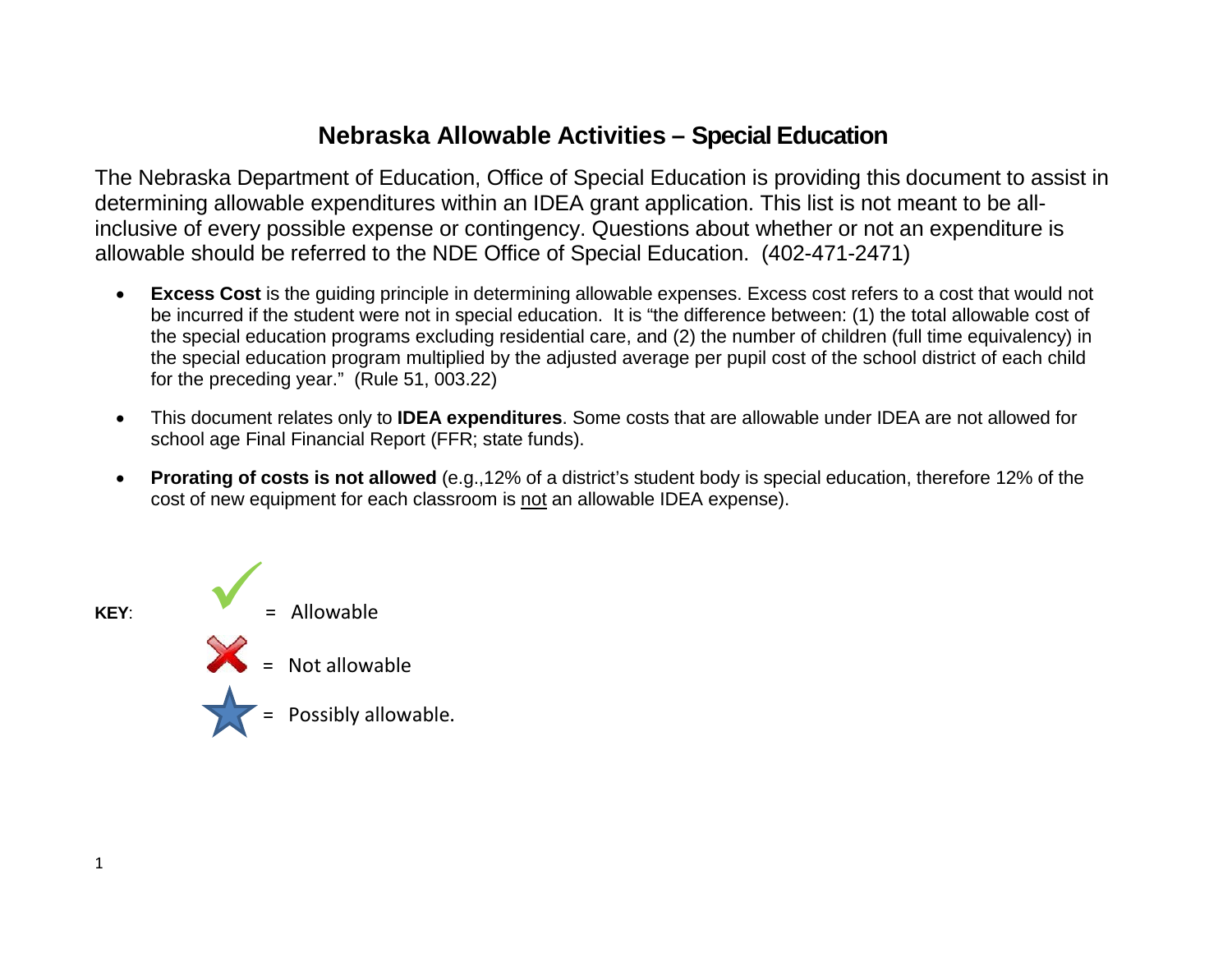| <b>Allowable</b><br>or Not<br>Allowable | <b>Activity</b>                                                                                                                                                                                                                                                 | <b>Special Requirements</b><br>Or<br><b>Additional Information</b>                                                                                                                                                                                                                                                                                                                                                                                                                                                                                                                                                                                                                                                                                                                             |
|-----------------------------------------|-----------------------------------------------------------------------------------------------------------------------------------------------------------------------------------------------------------------------------------------------------------------|------------------------------------------------------------------------------------------------------------------------------------------------------------------------------------------------------------------------------------------------------------------------------------------------------------------------------------------------------------------------------------------------------------------------------------------------------------------------------------------------------------------------------------------------------------------------------------------------------------------------------------------------------------------------------------------------------------------------------------------------------------------------------------------------|
|                                         | Adaptive Physical Education Personnel and Services                                                                                                                                                                                                              | Related services as found in a student's IEP. Personnel must have<br>appropriate credential.                                                                                                                                                                                                                                                                                                                                                                                                                                                                                                                                                                                                                                                                                                   |
|                                         | Advertising: Costs associated with advertising in<br>media such as newspapers, radio, and television,<br>direct mail, exhibits, electronic or computer<br>transmittal                                                                                           | Related recruitment of personnel, procurement of goods and<br>services, and other specific purposes necessary to meet the<br>requirements of the IDEA grant. Should not be used to promote<br>an agency.                                                                                                                                                                                                                                                                                                                                                                                                                                                                                                                                                                                       |
|                                         | Assistive Technology:<br>Assistive technology device<br>$\bullet$<br>Assistive technology service<br>$\bullet$<br>Any service that directly assists a child on<br>$\bullet$<br>an IEP in the selection, acquisition or use of<br>an assistive technology device | Services include:<br>1. Evaluation of the needs of the child, including a functional<br>evaluation of the child in the child's customary<br>environment<br>2. Purchasing, leasing, or otherwise providing assistive<br>technology devices for the child<br>3. Selecting, designing, fitting, customizing, adapting,<br>applying, maintaining, repairing, or replacing assistive<br>technology devices<br>4. Coordinating and using other therapies, interventions, or<br>services with assistive technology devices, such as those<br>associated with existing programs<br>5. Training or technical assistance for the child, or when<br>appropriate, the family of the child<br>6. Training or technical assistance for professionals<br>(Inventory must be maintained for devices purchased) |
|                                         | <b>Attorney Costs: Professional Development Contract</b><br>for staff training                                                                                                                                                                                  | Allowable when attorneys present special education professional<br>development activities to staff.                                                                                                                                                                                                                                                                                                                                                                                                                                                                                                                                                                                                                                                                                            |
|                                         | Attorney Fees: Party to an Action, IDEA state<br>complaints, due process meetings, facilitated IEP<br>meetings, mediation sessions, or any student<br>specific consultation                                                                                     |                                                                                                                                                                                                                                                                                                                                                                                                                                                                                                                                                                                                                                                                                                                                                                                                |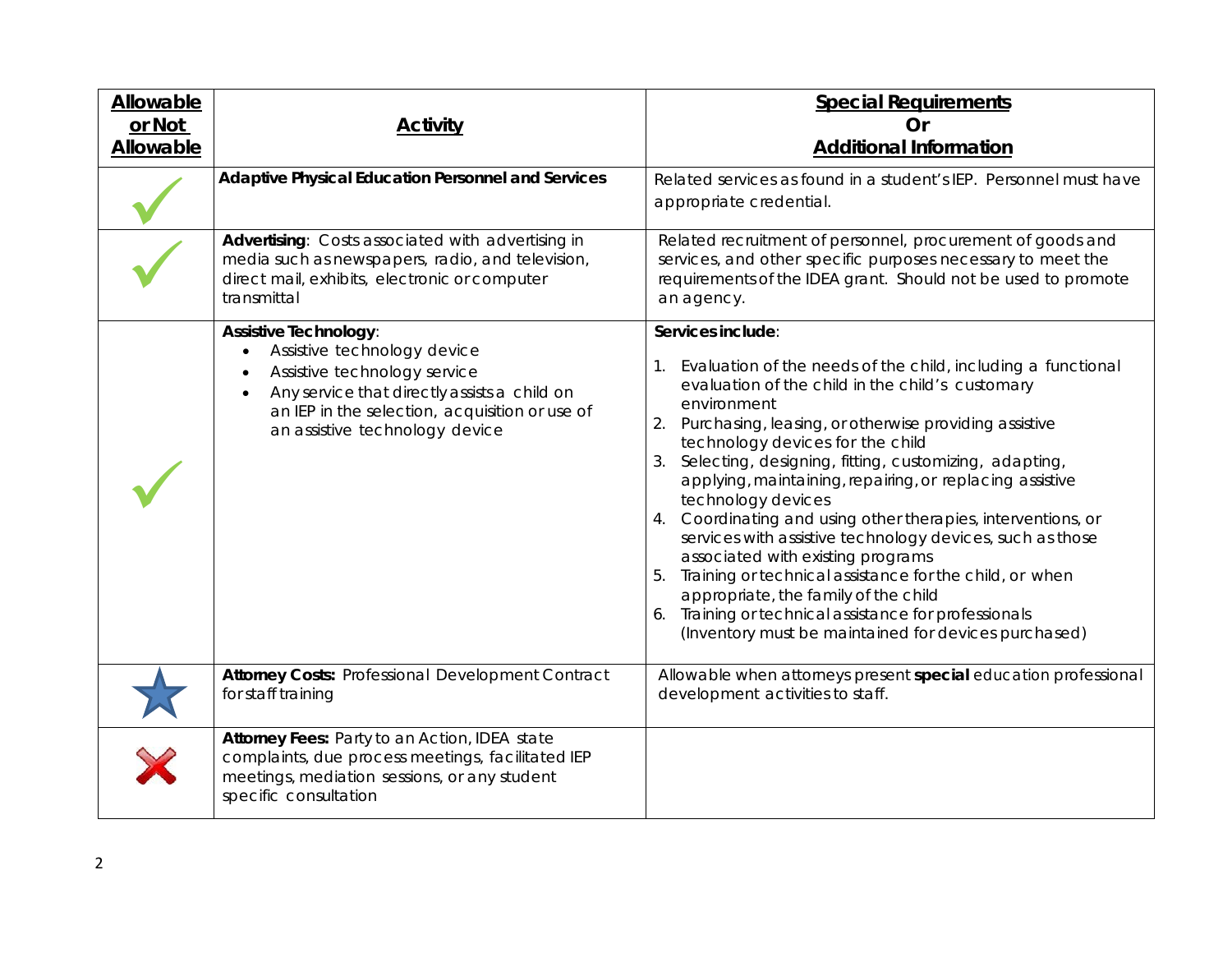| Allowable<br>or Not | <b>Activity</b>                                                                                                                               | <b>Special Requirements</b><br>Or                                                                                                                                                                                                                                                                                                                                                                                                                                                                                    |
|---------------------|-----------------------------------------------------------------------------------------------------------------------------------------------|----------------------------------------------------------------------------------------------------------------------------------------------------------------------------------------------------------------------------------------------------------------------------------------------------------------------------------------------------------------------------------------------------------------------------------------------------------------------------------------------------------------------|
| <b>Allowable</b>    |                                                                                                                                               | <b>Additional Information</b>                                                                                                                                                                                                                                                                                                                                                                                                                                                                                        |
|                     | <b>Automatic Door Openers</b>                                                                                                                 | Purchase and installation of automatic door openers is allowed if<br>needed to provide access for a child with a disability. Requires<br>prior consultation with Assistive Technology Partnership (ATP).                                                                                                                                                                                                                                                                                                             |
|                     | <b>Building Consultation Teams: Salaries and benefits</b><br>of team members, costs associated with meeting<br>expenses, stipends and travel  | These activities are not devoted to the identification, evaluation,<br>or placement of children with disabilities or the provision of<br>special education services.                                                                                                                                                                                                                                                                                                                                                 |
|                     | <b>Child Find Activities</b>                                                                                                                  | Activities to find and locate all children with disabilities<br>residing in the school districts of the supervisory unit,<br>including children with disabilities attending<br>private/independent schools, including parochial,<br>elementary and secondary schools.<br>Activities that evaluate the children to determine which<br>children are eligible and in need of special education and<br>related services.<br>NOTE: IDEA Part B section 619 monies may NOT be used for<br>preschool child find activities. |
|                     | Classroom space rental for K-12: Costs associated with<br>renting extra classroom space for special education<br>students due to overcrowding |                                                                                                                                                                                                                                                                                                                                                                                                                                                                                                                      |
|                     | Clerical Support: Salaries and benefits                                                                                                       | Only the actual time spent supporting special education<br>students. (This is subject to the 8% limit associated with<br>supervision costs.)                                                                                                                                                                                                                                                                                                                                                                         |
| X                   | College credit for special education<br>instructional staff                                                                                   |                                                                                                                                                                                                                                                                                                                                                                                                                                                                                                                      |
|                     | College credit for students                                                                                                                   |                                                                                                                                                                                                                                                                                                                                                                                                                                                                                                                      |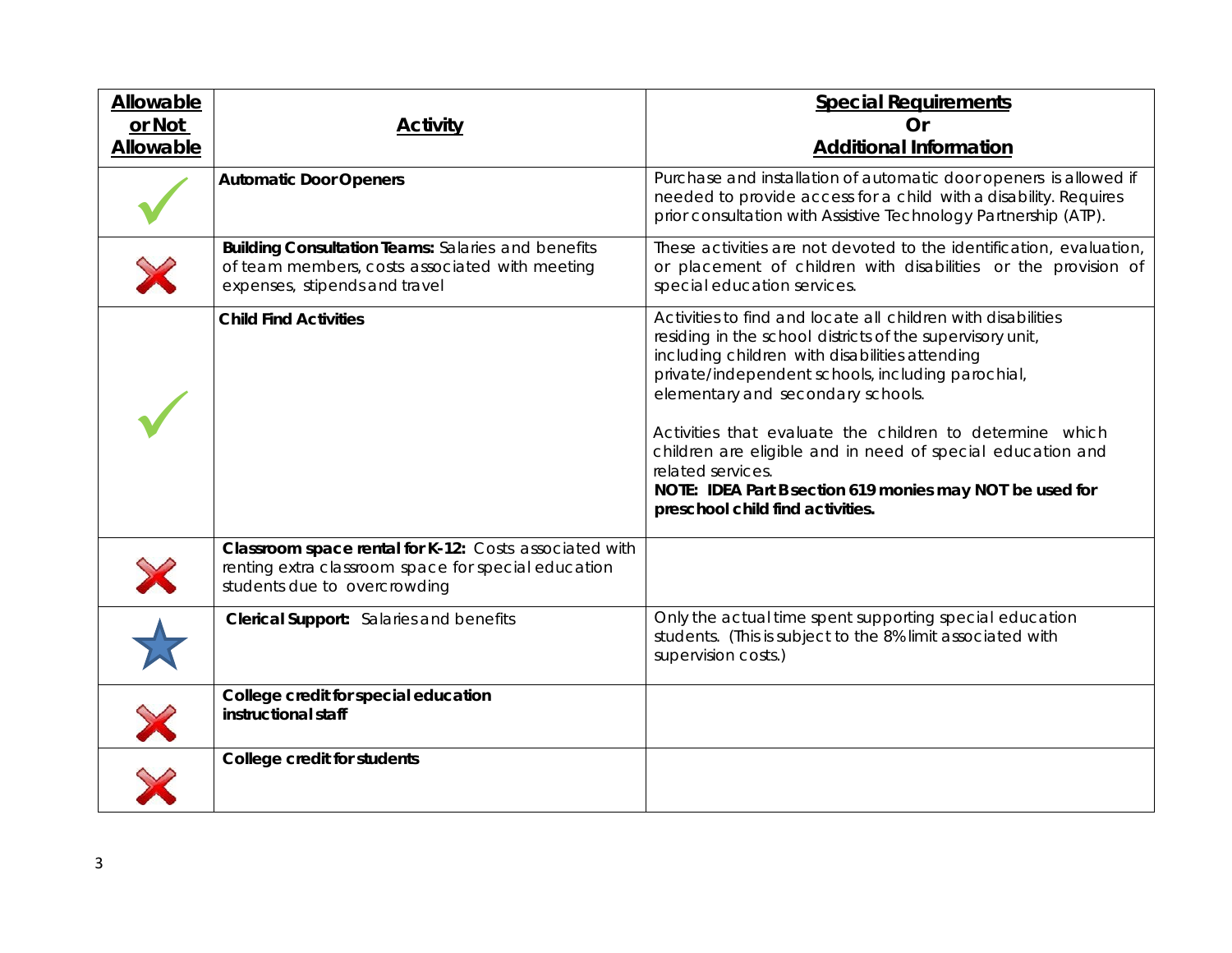| Allowable<br>or Not<br><b>Allowable</b> | <b>Activity</b>                                                                                                                      | <b>Special Requirements</b><br>Or<br><b>Additional Information</b>                                                                                                                                                                                                                                                                             |
|-----------------------------------------|--------------------------------------------------------------------------------------------------------------------------------------|------------------------------------------------------------------------------------------------------------------------------------------------------------------------------------------------------------------------------------------------------------------------------------------------------------------------------------------------|
|                                         | <b>Communication devices for staff: Costs associated</b><br>with lease or purchase of desk phones, cell phones,<br>pagers and radios | Communication devices are allowed for ONLY special<br>education activities. If a device is used for other non-special<br>education activities, documentation is required of the extent to<br>which it is used for special education. Costs for personal use are<br>not allowed. Devices must be inventoried and tagged as an<br>IDEA purchase. |
|                                         | <b>Computer networks:</b> Costs associated with the district<br>computer networks                                                    | Computer networks are provided district wide and are not an<br>excess cost of special education.                                                                                                                                                                                                                                               |
|                                         | <b>Computers for staff</b>                                                                                                           | Computer equipment for special education staff is allowed if<br>the individual works solely in special education. Devices must<br>be inventoried and tagged as an IDEA purchase.                                                                                                                                                               |
|                                         | <b>Construction:</b> New facilities or altering existing facilities                                                                  | Project must be for one or more children with disabilities;<br>minor building modifications are allowable costs if<br>approved through the Enrollment/ Poverty supplemental<br>application process. Prior consultation with ATP required.                                                                                                      |
|                                         | <b>Contracted Consultant Services</b>                                                                                                | Consultants providing information about methods,<br>techniques, and strategies to use for children with<br>disabilities, or advice to staff for a particular student with a<br>disability must be appropriately endorsed and licensed.                                                                                                         |
|                                         | Contracted Services for children parentally placed in a<br>nonpublic school, including homeschool                                    | Federal law specifically authorizes provision of services to<br>students parentally placed in a nonpublic school through<br>contract with an individual, agency, organization, or other<br>entity. (Subject to availability of proportionate share<br>funds)                                                                                   |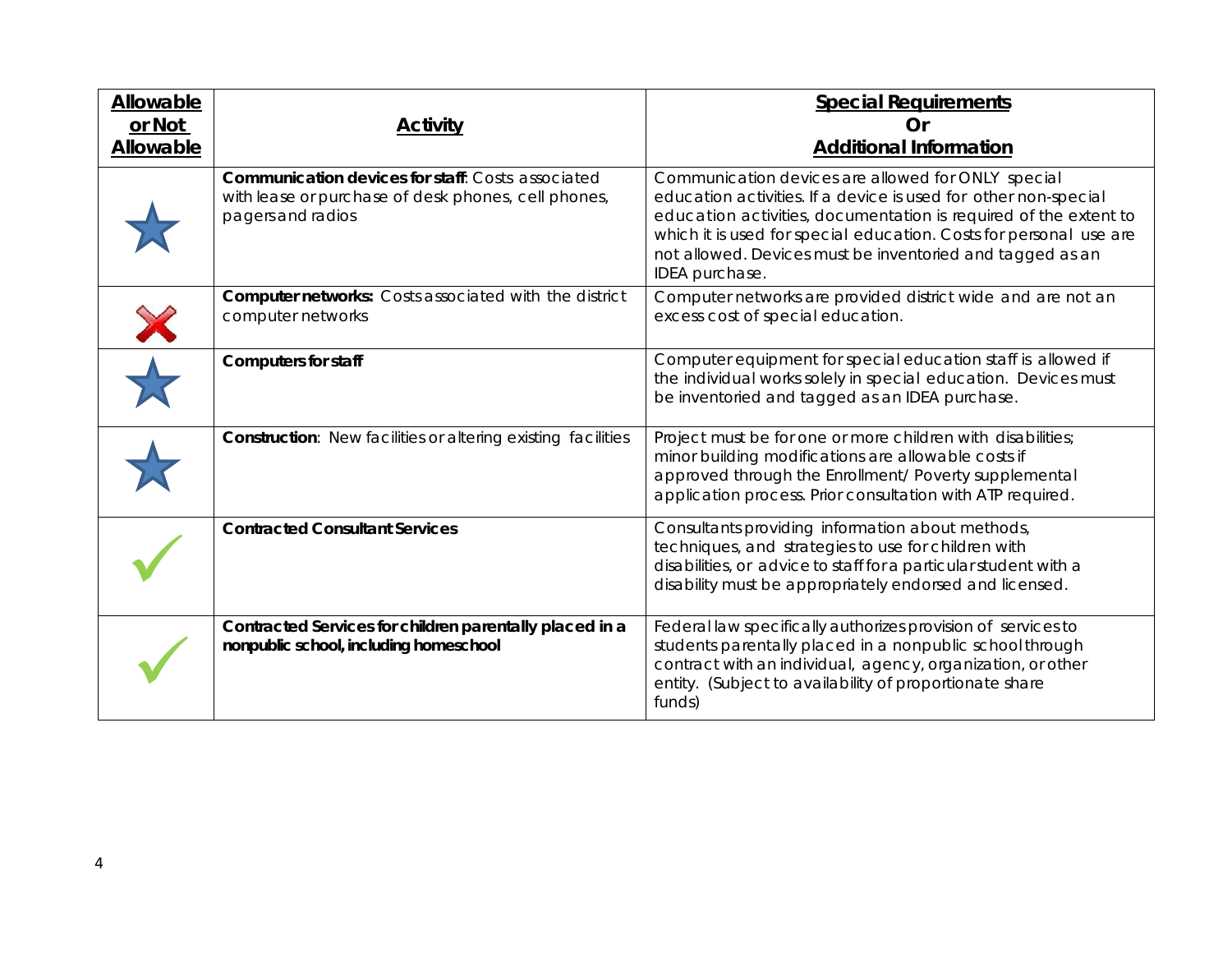| Allowable<br>or Not<br>Allowable | <b>Activity</b>                                                                                                                                                                                                                                                                                                                                                                                                                                                                                                                                                                                    | <b>Special Requirements</b><br>Or<br><b>Additional Information</b>                                                                                                                                                                                                                                                                                                                                                                                                                                                                                                                                        |
|----------------------------------|----------------------------------------------------------------------------------------------------------------------------------------------------------------------------------------------------------------------------------------------------------------------------------------------------------------------------------------------------------------------------------------------------------------------------------------------------------------------------------------------------------------------------------------------------------------------------------------------------|-----------------------------------------------------------------------------------------------------------------------------------------------------------------------------------------------------------------------------------------------------------------------------------------------------------------------------------------------------------------------------------------------------------------------------------------------------------------------------------------------------------------------------------------------------------------------------------------------------------|
|                                  | <b>Coordinated Early Intervening Services (CEIS)</b>                                                                                                                                                                                                                                                                                                                                                                                                                                                                                                                                               | Coordinated Early Intervening Services may include<br>interagency financing structures, for students in kindergarten<br>through grade 12 (with a particular emphasis on students in<br>kindergarten through grade 3) who have not been identified<br>as needing special education or related services but need<br>additional academic and behavioral support to succeed in a<br>general education environment. Up to 15% of the district's IDEA<br>allocation may be allowed. (Districts with identified significant<br>disproportionality are required to use 15% of their IDEA<br>allocation for CEIS.) |
|                                  | Credit Recovery programs/software                                                                                                                                                                                                                                                                                                                                                                                                                                                                                                                                                                  | Allowable as part of a CEIS program                                                                                                                                                                                                                                                                                                                                                                                                                                                                                                                                                                       |
|                                  | <b>Curriculum Development (Special Education)</b>                                                                                                                                                                                                                                                                                                                                                                                                                                                                                                                                                  | Costs of substitute teachers, release time, and stipends for<br>development of curriculum for special education students<br>are allowed for both regular and special education staff.                                                                                                                                                                                                                                                                                                                                                                                                                     |
|                                  | Early Transition from Family: Centered Early<br>Supports and Services to Preschool Special<br><b>Education activities:</b><br>Home visits<br>1.<br>Development and implementation of local<br>2.<br>interagency agreements and/or memorandums of<br>understanding<br>Parent support groups or focus groups<br>3.<br>Cross-agency professional development and<br>4.<br>technical assistance<br>Direct services related to transition<br>5.<br>In-depth assessment of local policies, practices<br>6.<br>and procedures as well as data analysis to<br>determine effectiveness of early transitions | IDEA, 611 and 619                                                                                                                                                                                                                                                                                                                                                                                                                                                                                                                                                                                         |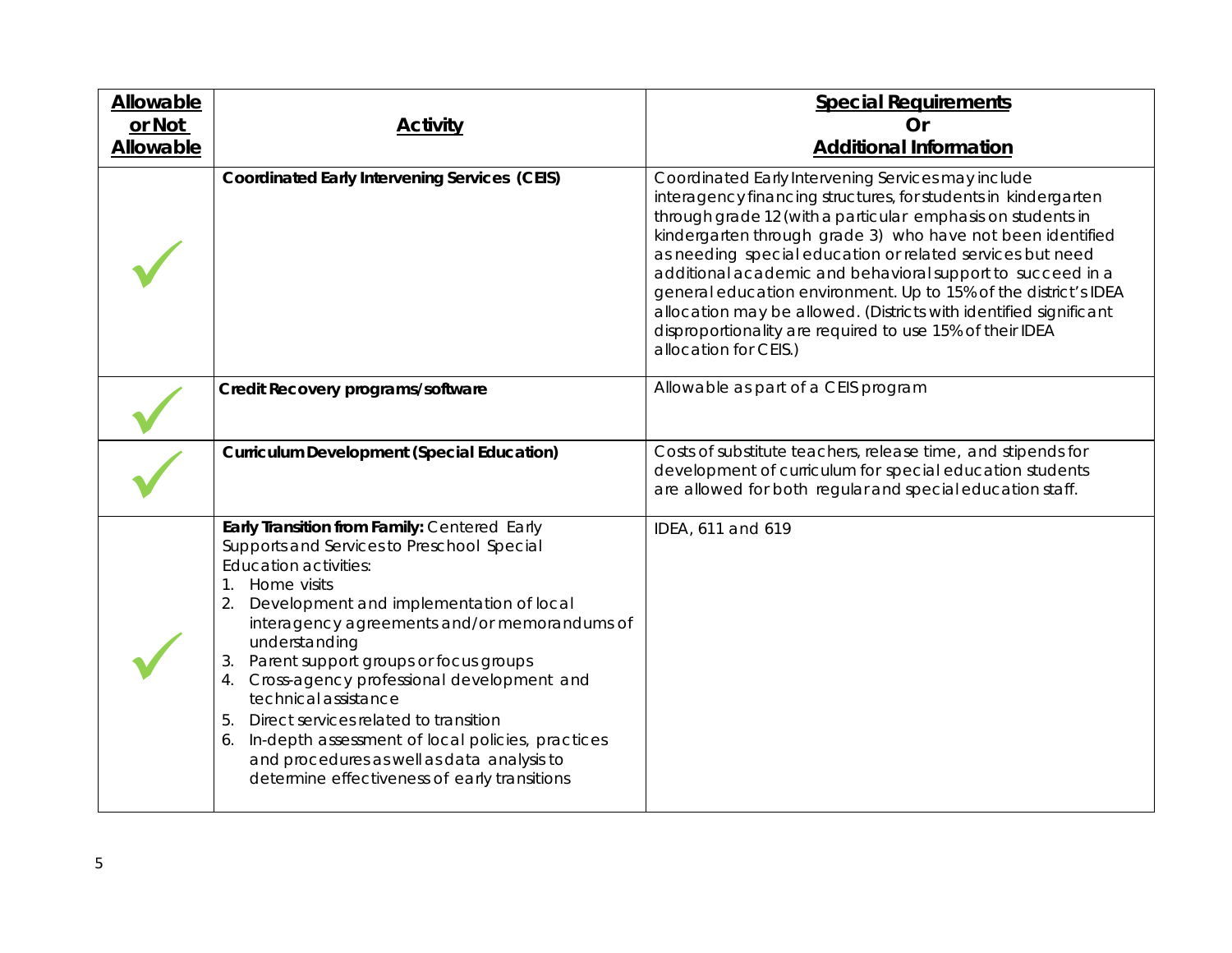| Allowable<br>or Not<br>Allowable | <u>Activity</u>                                                                                                                      | <b>Special Requirements</b><br>Or<br><b>Additional Information</b>                                                                                                                                                                                                                                                                                                                                                                       |
|----------------------------------|--------------------------------------------------------------------------------------------------------------------------------------|------------------------------------------------------------------------------------------------------------------------------------------------------------------------------------------------------------------------------------------------------------------------------------------------------------------------------------------------------------------------------------------------------------------------------------------|
|                                  | <b>Educational Interpreters</b>                                                                                                      | Salaries and benefits: must be appropriately endorsed and<br>licensed.                                                                                                                                                                                                                                                                                                                                                                   |
|                                  | Equipment: Capital                                                                                                                   | Equipment to support special education and related services.<br>Equipment with a useful life of more than one year and costs<br>\$5,000.00 or more per unit requires prior approval by NDE. A<br>detailed description is required in the grant application. This<br>must include the equipment type and number of units for the<br>cost identified with each line item. All items must be inventoried<br>and tagged as an IDEA purchase. |
|                                  | Equipment: Non-Capital                                                                                                               | Equipment to support special education and related services.<br>Budget equipment that does not meet the definition of capital<br>equipment, such as those under \$5000 per unit. Items must<br>be inventoried and tagged as an IDEA purchase.                                                                                                                                                                                            |
|                                  | <b>Equipment: Security</b>                                                                                                           | Cameras and other security devices are NOT an excess<br>cost and therefore not allowed.                                                                                                                                                                                                                                                                                                                                                  |
|                                  | Evaluations, student:<br>Personnel<br><b>Supplies</b><br><b>Contracted Services</b>                                                  | This includes both initial and other evaluations including<br>three year evaluations.                                                                                                                                                                                                                                                                                                                                                    |
|                                  | <b>Extended School Year (ESY) Services</b>                                                                                           | IDEA funds may be used to pay for the personnel to provide the<br>ESY services: must be appropriately endorsed and licensed.                                                                                                                                                                                                                                                                                                             |
|                                  | Food and drink, which includes:<br>Parent meetings<br>2.<br>Professional Development Conferences<br>3.<br>Students with disabilities | Federal guidance generally limits expenses for food and drink<br>to"light refreshments only". Check with your NDE<br>Regional Representative if you are unsure. Use of other<br>funding sources is recommended for food/drink purchases.                                                                                                                                                                                                 |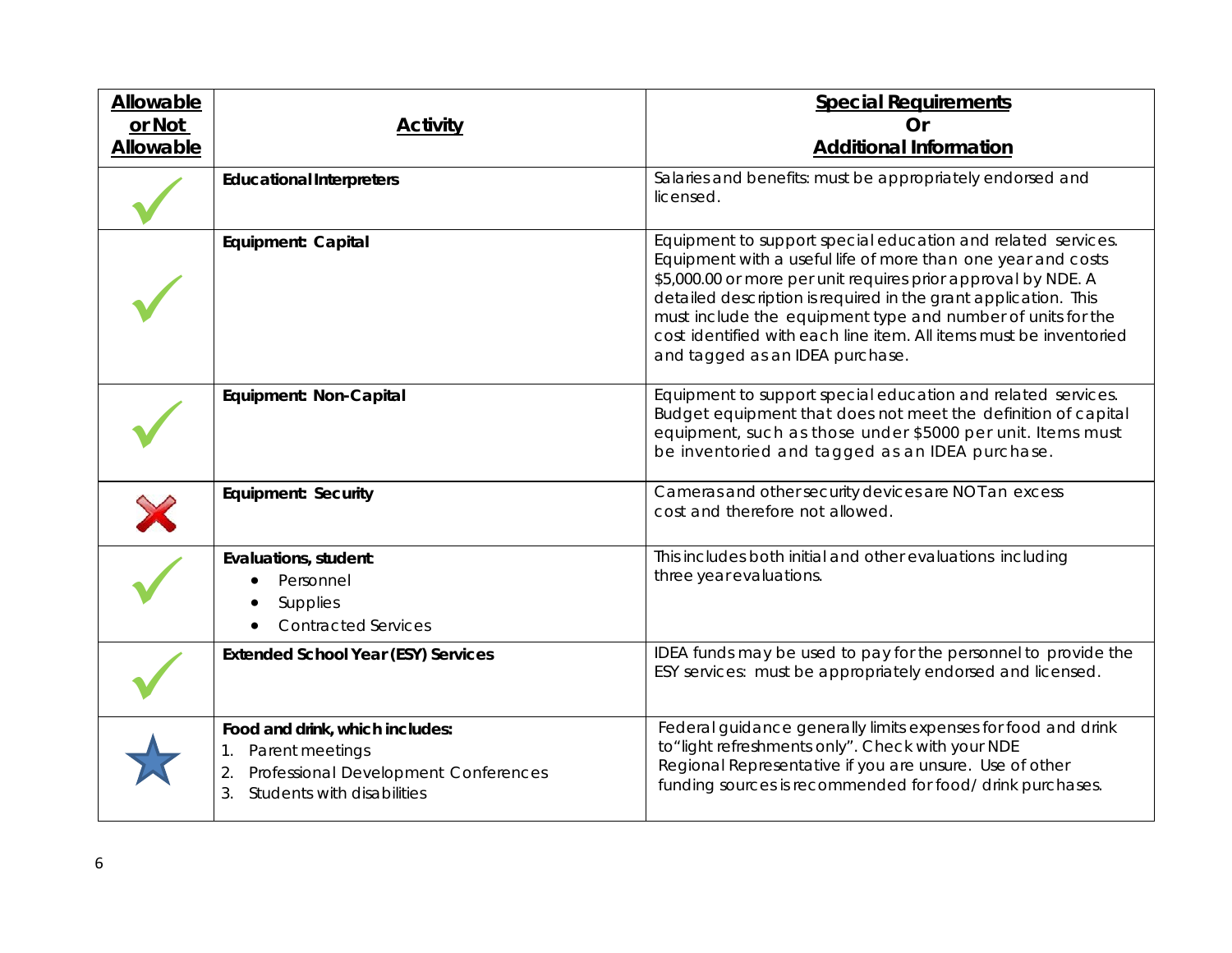| Allowable<br>or Not | <b>Activity</b>                                                                                                                                                                           | <b>Special Requirements</b><br>Or                                                                                                                                                                                                                                                                                                                                                                                                                                                                                                                                         |
|---------------------|-------------------------------------------------------------------------------------------------------------------------------------------------------------------------------------------|---------------------------------------------------------------------------------------------------------------------------------------------------------------------------------------------------------------------------------------------------------------------------------------------------------------------------------------------------------------------------------------------------------------------------------------------------------------------------------------------------------------------------------------------------------------------------|
| <b>Allowable</b>    |                                                                                                                                                                                           | <b>Additional Information</b>                                                                                                                                                                                                                                                                                                                                                                                                                                                                                                                                             |
|                     | Foreign Language and Sign Language Interpreters<br>for IEP meetings                                                                                                                       | Foreign Language and Sign Language Interpreters for<br>parents.                                                                                                                                                                                                                                                                                                                                                                                                                                                                                                           |
|                     | Furniture: Desks, tables, chairs, file cabinets                                                                                                                                           | Specialized desks, tables, and chairs for students with<br>disabilities, as indicated of their IEP, are allowed. Items must<br>be inventoried and tagged as an IDEA purchase.                                                                                                                                                                                                                                                                                                                                                                                             |
|                     | <b>Hearing Aids</b>                                                                                                                                                                       | In general, public agencies are not responsible for providing<br>personal devices such as eyeglasses or hearing aids that a child<br>with a disability requires, regardless of whether the child is<br>attending school. However, if it is not a surgically implanted<br>device and the IEP team determines that the child requires a<br>personal device in order to receive a Free Appropriate Public<br>Education (FAPE), the public agency must ensure that the<br>device is provided to the child, at no cost to the child's parents<br>through IDEA funding support. |
|                     | IEP Team Coordinator: Salaries and benefits                                                                                                                                               | Personnel whose role is to oversee the development of IEPs,<br>transition services, facilitate parent involvement, and work<br>directly with students.                                                                                                                                                                                                                                                                                                                                                                                                                    |
|                     | <b>Indirect Costs</b>                                                                                                                                                                     | Rate is set by NDE. Allowable activities are activities that<br>support the grant.                                                                                                                                                                                                                                                                                                                                                                                                                                                                                        |
|                     | Instructional Equipment, which includes:<br>Computers<br>1.<br>Telecommunications, sensory and other<br>2.<br>technological aids and devices<br>Specialized furniture and equipment<br>3. | This is Instructional Equipment intended to be used by<br>students with disabilities. Items must be inventoried and<br>tagged as an IDEA purchase, and included in the IEP.<br>(Districts with "one-to-one" initiatives for laptops,<br>tablets etc. are not allowed to charge a prorated<br>amount to IDEA for the special education portion of<br>the student body.)                                                                                                                                                                                                    |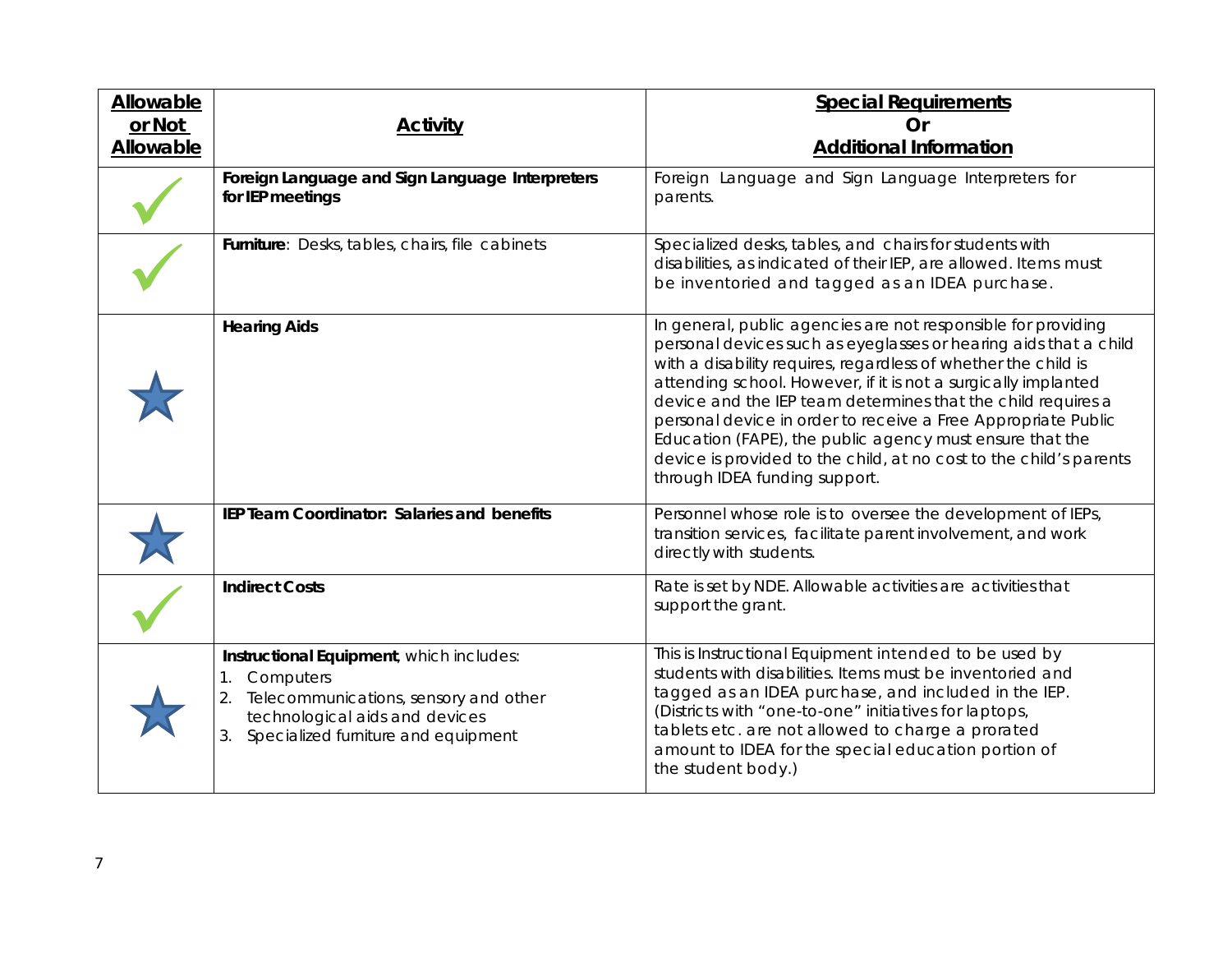| Allowable           |                                                                                                                                                                                                                                                                                                                                                                                                                                                    | <b>Special Requirements</b>                                                                                                                                                                                                                             |
|---------------------|----------------------------------------------------------------------------------------------------------------------------------------------------------------------------------------------------------------------------------------------------------------------------------------------------------------------------------------------------------------------------------------------------------------------------------------------------|---------------------------------------------------------------------------------------------------------------------------------------------------------------------------------------------------------------------------------------------------------|
| or Not<br>Allowable | <b>Activity</b>                                                                                                                                                                                                                                                                                                                                                                                                                                    | Or<br><b>Additional Information</b>                                                                                                                                                                                                                     |
|                     | Instructional Materials that assist the student with<br>disabilities to access the regular curriculum:<br>1. Printed,<br>audio-visual<br>published,<br>and<br>instructional materials<br>2. Books, periodicals, documents, and other<br>related materials<br>3. Software, test kit containing only consumables,<br>(test kits and assessment tools that are over<br>\$250.00 and have a shelf life of more than a year<br>is considered equipment) | Items must be inventoried and tagged as an IDEA purchase.                                                                                                                                                                                               |
|                     | Interactive White boards                                                                                                                                                                                                                                                                                                                                                                                                                           | Interactive white boards such as smart boards for students with<br>disabilities. Items must be inventoried and tagged as an IDEA<br>purchase; must be designated for use by students with<br>disabilities, and meet the incidental benefit requirement. |
|                     | <b>Interns</b>                                                                                                                                                                                                                                                                                                                                                                                                                                     |                                                                                                                                                                                                                                                         |
|                     | <b>Job Coaches</b>                                                                                                                                                                                                                                                                                                                                                                                                                                 | Staff works specifically with a student with a disability at a work<br>site, as outlines in the student's IEP. Staff teaches specific<br>requirements of the job including work-related behaviors. Staff<br>may be contracted or full time staff.       |
|                     | Maintenance of special education<br>equipment: Assistive technology                                                                                                                                                                                                                                                                                                                                                                                |                                                                                                                                                                                                                                                         |
|                     | Medicaid School- Based Services: Costs for<br>claiming funds including third party                                                                                                                                                                                                                                                                                                                                                                 | Costs for administering the Medicaid program may not be<br>charged to the IDEA grant.                                                                                                                                                                   |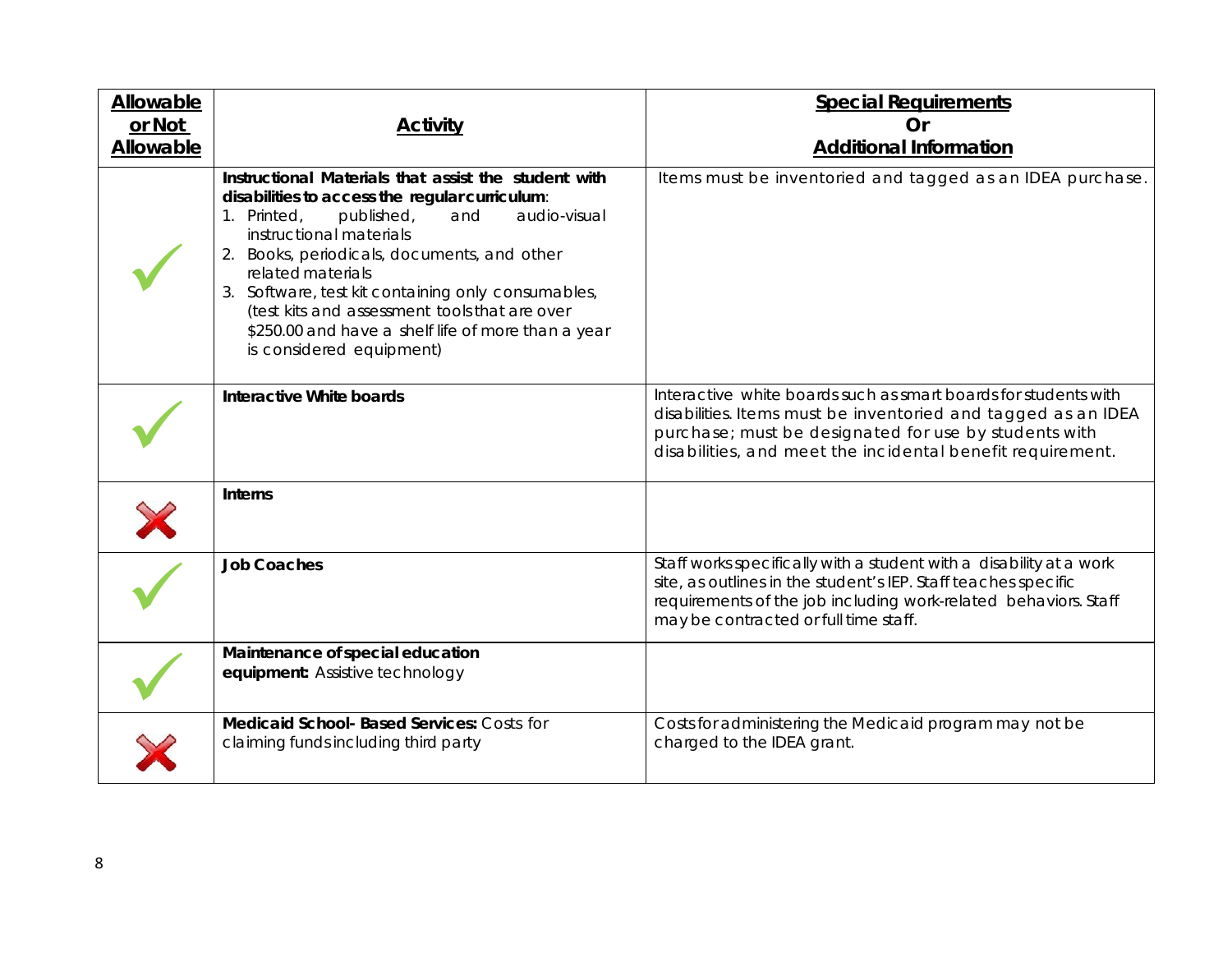| <b>Allowable</b><br>or Not<br>Allowable | <b>Activity</b>                                                                                              | <b>Special Requirements</b><br>Or<br><b>Additional Information</b>                                                                                                                                                                                                                                                                              |
|-----------------------------------------|--------------------------------------------------------------------------------------------------------------|-------------------------------------------------------------------------------------------------------------------------------------------------------------------------------------------------------------------------------------------------------------------------------------------------------------------------------------------------|
|                                         | Nurse, School Based: Salaries and benefits                                                                   | Service must be in the IEP or related to the evaluation of the<br>child. Routine services are not allowed.                                                                                                                                                                                                                                      |
|                                         | Off -Site Special Education Programs                                                                         | Not allowed for school-age. For pre-school, costs related to<br>renting off-site locations for special education program are<br>allowable under limited circumstances. Districts may rent space<br>for alternative programs if: the special education program is<br>housed off district property AND serves special education<br>students only. |
|                                         | Paraprofessionals: salaries and benefits                                                                     | Must be employed by the district, must work under the<br>supervision of a certified special education teacher, and must<br>work directly with special education children.                                                                                                                                                                       |
|                                         | Parent Liaisons: Salaries and benefits                                                                       | Allowed only if the staff provides supports to parents of children<br>with disabilities.                                                                                                                                                                                                                                                        |
|                                         | Parentally placed nonpublic students: Special<br><b>Education and Related Services Consultation Meetings</b> | Districts must conduct timely and meaningful consultation<br>meetings with representatives of nonpublic schools located<br>within their boundaries. These consultation meetings must<br>ensure that the services meet the needs of the eligible parentally<br>placed nonpublic school children with disabilities.                               |
|                                         | Playground Equipment that provides access to<br>children with disabilities                                   | The additional costs of making playgroup accessible to children<br>with disabilities are allowed. Prior consultation with ATP is required.<br>Items must be inventoried and tagged as an IDEA<br>purchase.                                                                                                                                      |
|                                         | Prizes, Incentives, Rewards or Gift Cards                                                                    | The use of federal funds for prizes, incentives or rewards is not<br>detailed in law or guidance. Best advice is to use other funding<br>sources.                                                                                                                                                                                               |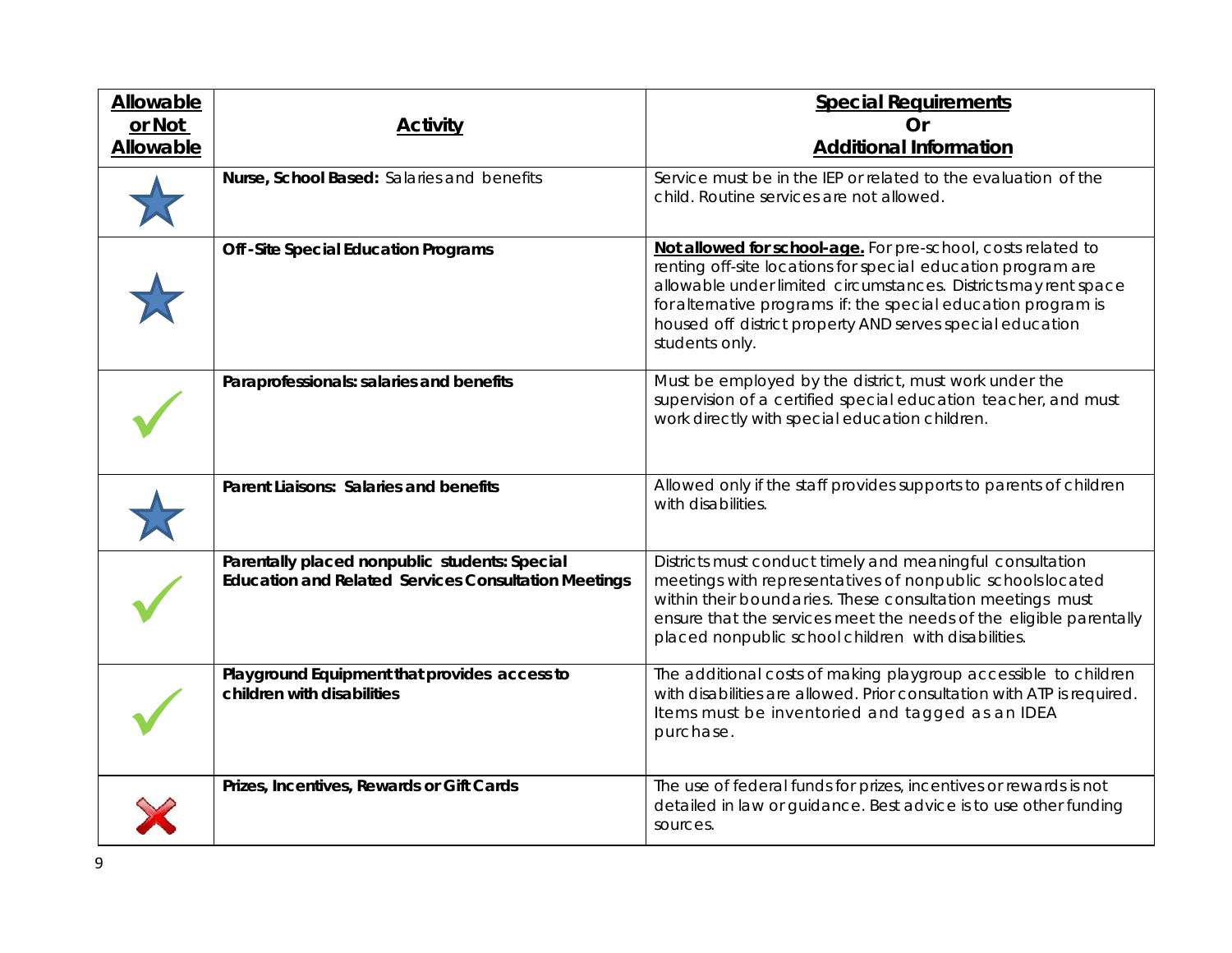| <b>Allowable</b><br>or Not<br><b>Allowable</b> | <b>Activity</b>                                                                                                                                                                                                                                                                                                                                                                                                                                                                                                                                                                                                                                                                                                                                               | <b>Special Requirements</b><br>Or<br><b>Additional Information</b>                                                                                                                                                     |
|------------------------------------------------|---------------------------------------------------------------------------------------------------------------------------------------------------------------------------------------------------------------------------------------------------------------------------------------------------------------------------------------------------------------------------------------------------------------------------------------------------------------------------------------------------------------------------------------------------------------------------------------------------------------------------------------------------------------------------------------------------------------------------------------------------------------|------------------------------------------------------------------------------------------------------------------------------------------------------------------------------------------------------------------------|
|                                                | <b>Related Services:</b><br>Audiology services<br>1.<br>Psychological services<br>2.<br>3.<br>Physical, occupational and speech therapy<br>Recreation, including therapeutic recreation<br>4.<br>Social work services<br>5.<br>Counseling services, including<br>6.<br>rehabilitation counseling<br>Orientation and mobility services<br>Medical services, (except that such medical<br>services shall be for diagnostic and evaluation<br>purpose only) as may be required to assist a child<br>with a disability to benefit from special<br>education, and includes the early identification/<br>assessment of disabling conditions to children<br>Speech and language services<br>9.<br>Transportation, and;<br>10.<br>11.<br>Travel to and from training. | Related services as found in a student's IEP.                                                                                                                                                                          |
|                                                | Tuition: Placement by a district to provide a student<br>with disabilities with FAPE                                                                                                                                                                                                                                                                                                                                                                                                                                                                                                                                                                                                                                                                          | A particular cost is allowable only if it is an excess cost of<br>providing regular education.                                                                                                                         |
|                                                | Social Workers                                                                                                                                                                                                                                                                                                                                                                                                                                                                                                                                                                                                                                                                                                                                                | This position must support and/or provide services to students<br>with disabilities, as specified on the student's IEP.                                                                                                |
|                                                | Software                                                                                                                                                                                                                                                                                                                                                                                                                                                                                                                                                                                                                                                                                                                                                      | Software may be purchased for data collection, progress<br>monitoring, and specialized instruction for students with<br>disabilities. Items must be inventoried and tagged (where<br>appropriate) as an IDEA purchase. |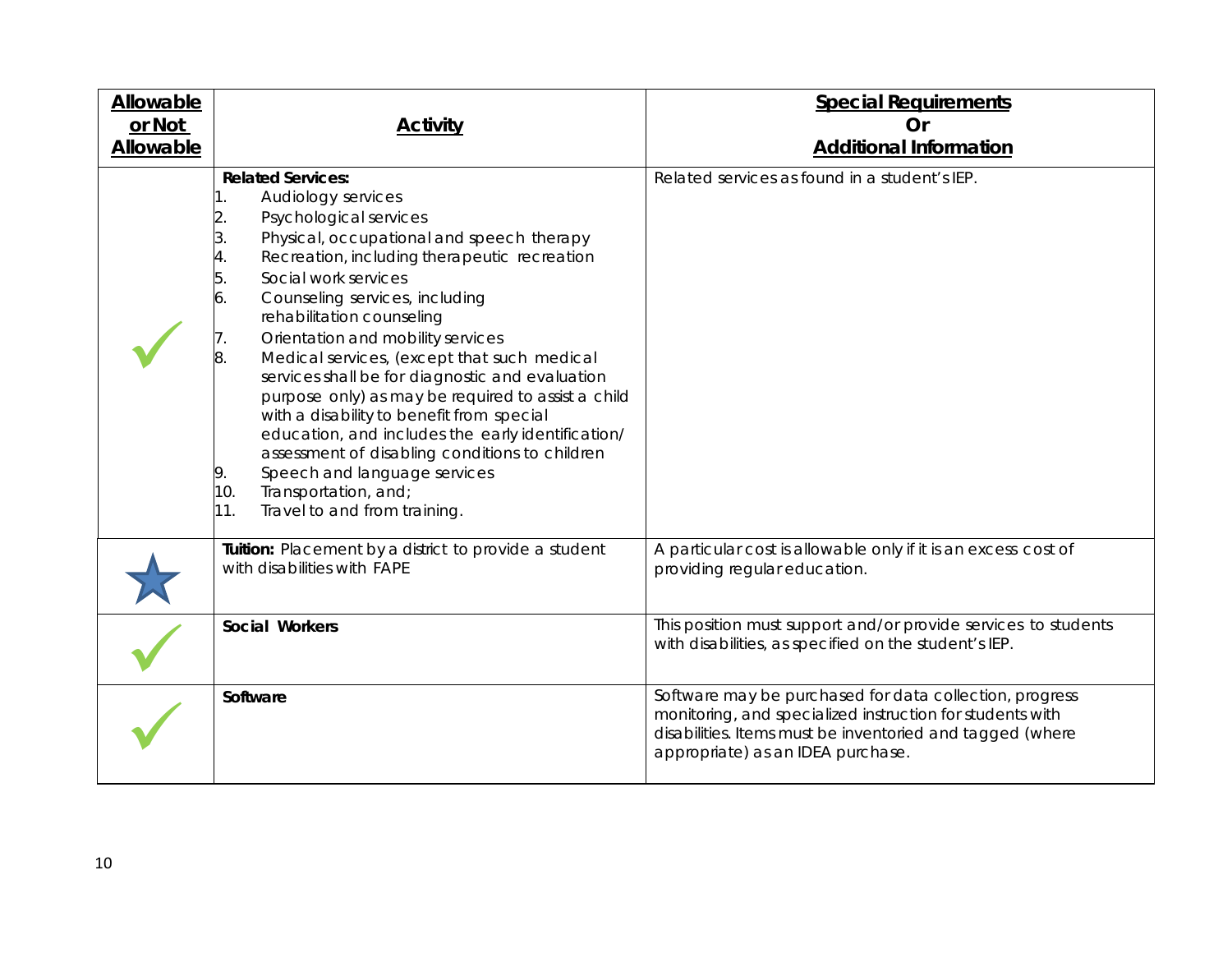| <b>Allowable</b><br>or Not<br>Allowable | <b>Activity</b>                                                                                                                                                                                                                                                                                                                                                                                                              | <b>Special Requirements</b><br><b>Or</b><br><b>Additional Information</b>                                                                                                                                                                                                                                                                                                                         |
|-----------------------------------------|------------------------------------------------------------------------------------------------------------------------------------------------------------------------------------------------------------------------------------------------------------------------------------------------------------------------------------------------------------------------------------------------------------------------------|---------------------------------------------------------------------------------------------------------------------------------------------------------------------------------------------------------------------------------------------------------------------------------------------------------------------------------------------------------------------------------------------------|
|                                         | Salaries of special education personnel, which means<br>specially designed instruction, at no cost to parents,<br>to meet the unique needs of a child with a disability,<br>including:<br>Instruction conducted in the classroom, in the<br>home, in hospitals, institutions, and in other settings<br>Instruction in physical education<br>Other services identified as special<br>3.<br>education services within the IDEA |                                                                                                                                                                                                                                                                                                                                                                                                   |
|                                         | <b>Staff Development</b>                                                                                                                                                                                                                                                                                                                                                                                                     | Activities must support students with disabilities. May include<br>both general education and special education staff.                                                                                                                                                                                                                                                                            |
|                                         | <b>Substitute Teachers</b>                                                                                                                                                                                                                                                                                                                                                                                                   | Substitute teacher costs are allowed for special education<br>teachers, also for regular education teachers performing duties<br>such as attending special education in-service training, attending<br>IEP team meetings, or engaging in planning meetings or consulting<br>with special education teachers to benefit children with<br>disabilities.                                             |
|                                         | <b>Summer School</b>                                                                                                                                                                                                                                                                                                                                                                                                         | Summer school classes are not based on the child's individual<br>needs.                                                                                                                                                                                                                                                                                                                           |
|                                         | Supervision of special education programs                                                                                                                                                                                                                                                                                                                                                                                    | Supervision of special education programs is allowable as an<br>expenditure for up to an amount not to exceed 8% of the<br>school district's or approved cooperative's allowable special<br>education program costs, minus the cost of program<br>supervision. Supervision of special education programs includes<br>clerical costs associated with supervision of special education<br>programs. |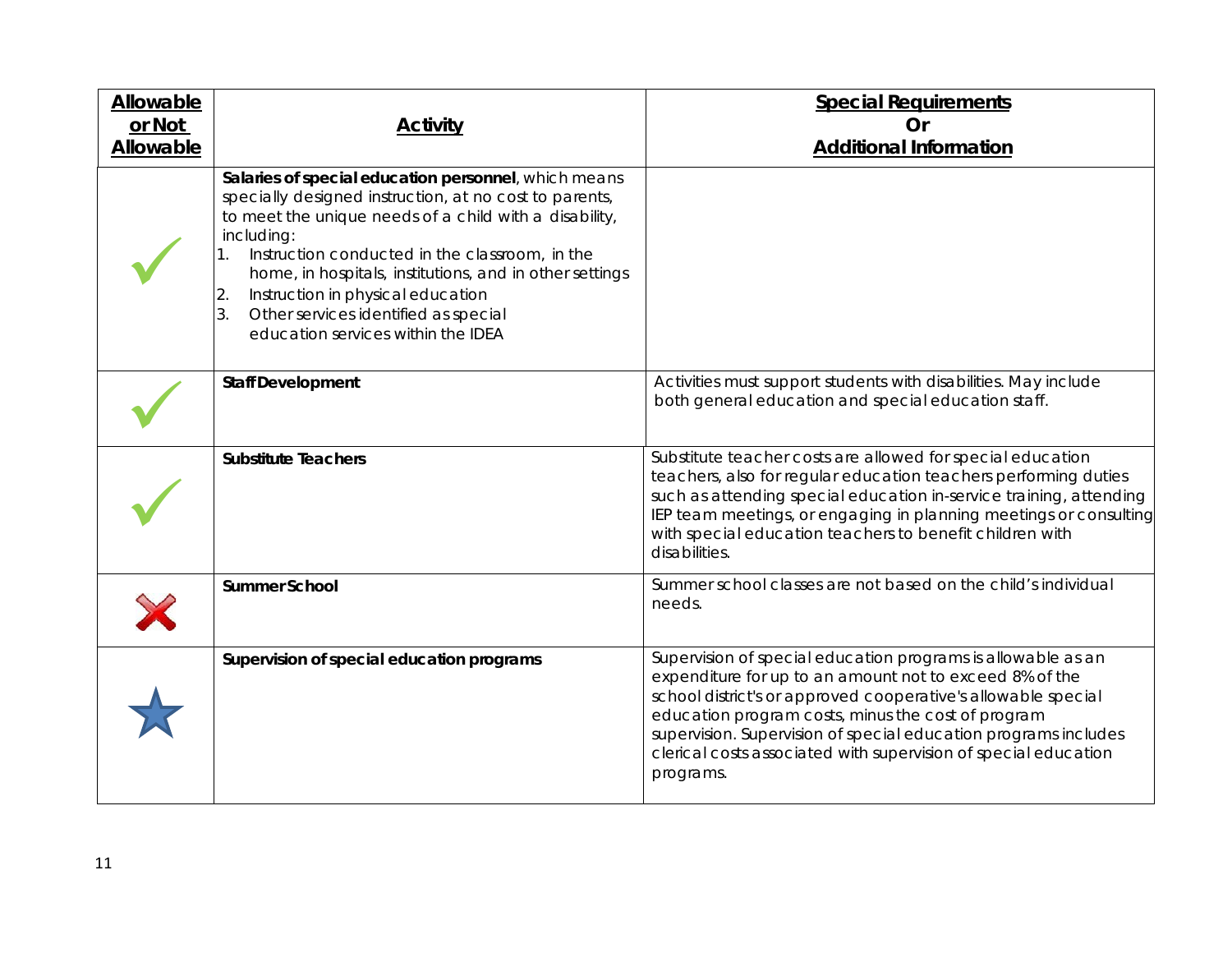| Allowable<br>or Not<br><b>Allowable</b> | <b>Activity</b>                                                                                                                                                                                                                                                                                                                                                                     | <b>Special Requirements</b><br><b>Or</b><br><b>Additional Information</b>                                                                                                                                                                                                                                  |
|-----------------------------------------|-------------------------------------------------------------------------------------------------------------------------------------------------------------------------------------------------------------------------------------------------------------------------------------------------------------------------------------------------------------------------------------|------------------------------------------------------------------------------------------------------------------------------------------------------------------------------------------------------------------------------------------------------------------------------------------------------------|
|                                         | Supervision - general education                                                                                                                                                                                                                                                                                                                                                     | The cost of a superintendent or principal, hired for the purpose<br>of supervising general education, shall not be included in costs<br>for below age 5 or school age special education programs.                                                                                                          |
|                                         | <b>Supplementary Aids and Services</b>                                                                                                                                                                                                                                                                                                                                              | Supplementary aids, services, and other supports that are<br>provided in general education classes or other education-<br>related settings to enable children with disabilities to be<br>educated with non-disabled children to the maximum extent<br>appropriate should be detailed in the student's IEP. |
|                                         | <b>Technology for Personnel Use:</b><br>Used for scheduling IEP meetings<br>Used for coordinating evaluations and IEP<br>2.<br>drafting<br>Used for communicating with a parent<br>3.<br>4. Used for updating progress reports for meeting<br>IEP goals                                                                                                                             | Appropriate technology for record keeping, data collection, and<br>related case management activities.                                                                                                                                                                                                     |
|                                         | <b>Time out Rooms</b>                                                                                                                                                                                                                                                                                                                                                               | May be allowable under certain circumstances. Contact NDE<br>Office of Special Education.                                                                                                                                                                                                                  |
|                                         | Transition services which are based upon the<br>individual student's needs and interests:<br>1.<br>Instruction<br>2.<br><b>Related services</b><br>Community experiences<br>3.<br>The development of employment and other<br>4.<br>post-school adult living objectives<br>5. When appropriate, acquisition of daily living<br>skills, and;<br>6. A functional vocational evaluation |                                                                                                                                                                                                                                                                                                            |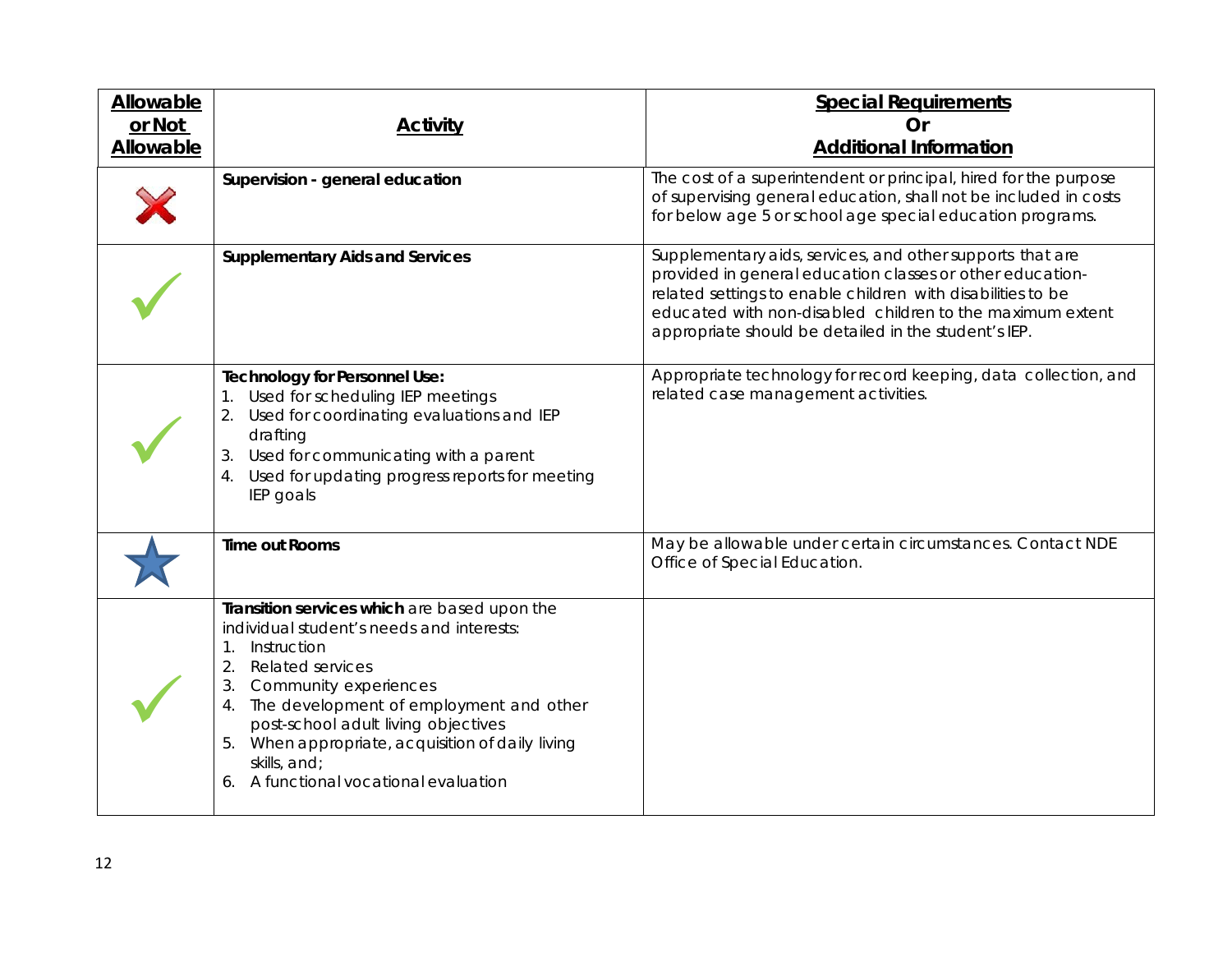| Allowable |                                                                                                                                                                                                                                                                                                                      | <b>Special Requirements</b>                                                                                                                                                                                                                                                                                                                                                                                                                                                                                                                                                 |
|-----------|----------------------------------------------------------------------------------------------------------------------------------------------------------------------------------------------------------------------------------------------------------------------------------------------------------------------|-----------------------------------------------------------------------------------------------------------------------------------------------------------------------------------------------------------------------------------------------------------------------------------------------------------------------------------------------------------------------------------------------------------------------------------------------------------------------------------------------------------------------------------------------------------------------------|
| or Not    | <b>Activity</b>                                                                                                                                                                                                                                                                                                      | <b>Or</b>                                                                                                                                                                                                                                                                                                                                                                                                                                                                                                                                                                   |
| Allowable |                                                                                                                                                                                                                                                                                                                      | <b>Additional Information</b>                                                                                                                                                                                                                                                                                                                                                                                                                                                                                                                                               |
|           | Transition services which promote movement<br>from school to post school activities:<br>1. Post-secondary education<br>2. Vocationaltraining<br>3. Integrated employment (including<br>employment)<br>4. Continuing and adult education<br>5. Adult services<br>Independent living, or<br>7. Community participation |                                                                                                                                                                                                                                                                                                                                                                                                                                                                                                                                                                             |
|           | Travel (student and parent)                                                                                                                                                                                                                                                                                          | Allowable costs include: transporting children to and from<br>school; children attending nonpublic schools who are required<br>to leave the nonpublic site to receive special education and<br>related services; children who are assigned to more than one<br>attendance center; travel costs incurred by parents to attend<br>educational planning meetings held outside the resident district<br>which are necessary to provide FAPE or to visit their child who is<br>assigned to a residential program outside the district as agreed<br>upon through the IEP process. |
|           | Travel (staff)                                                                                                                                                                                                                                                                                                       | Travel for contracted personnel cannot be approved as a<br>separate line item within the grant but may be included in the<br>actual contract.<br>Travel for staff from their home to work or to other activities is<br>not an allowable cost.<br>Travel for staff may be provided from work to: another school or<br>site to support a student with an IEP; a professional<br>development event; a student's home or workplace for<br>special education purposes.                                                                                                           |